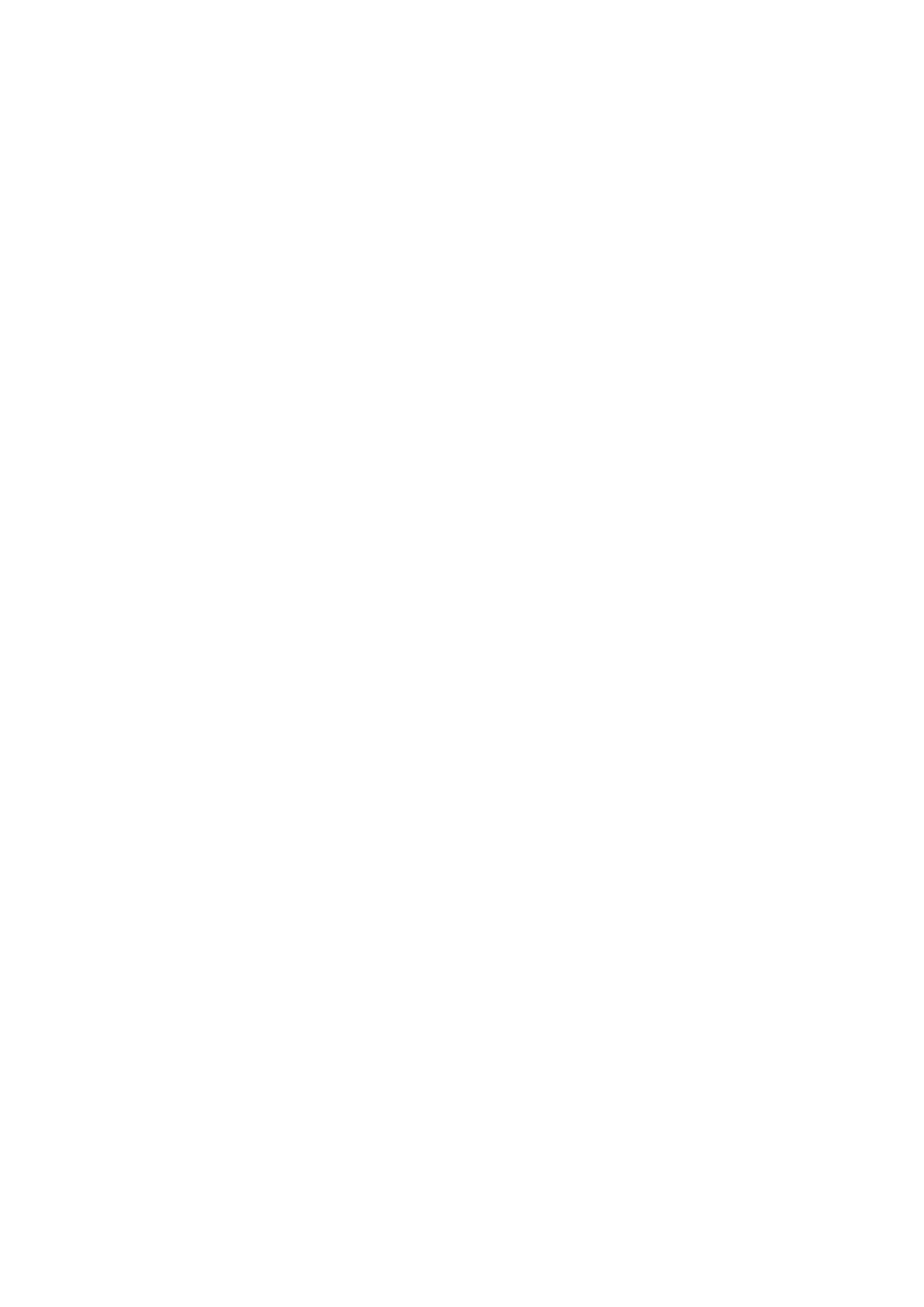## **Chairman's Explanatory Letter**

18 May 2022

#### **Dear Shareholder,**

The Annual General Meeting (the "AGM") of Ultra Electronics Holdings plc (the "Company") will be held at 10.30 a.m. on 10 June 2022 at the Company's registered office at 4th Floor, 35 Portman Square, London W1H 6LR.

Given that Covid-19 restrictions have eased, this year I am pleased to welcome shareholders in person to the 2022 AGM. Should there be a material change in circumstances, we may need to revise our AGM arrangements. If this occurs, we will communicate any changes in advance via our website, and by announcement via a Regulatory News Service. Shareholders are advised to check the Company's website www.ultra.group for up to date AGM information.

The Notice of Meeting, which follows this letter, sets out the formal business to be considered at our AGM. There will not be a business presentation at the meeting. However, shareholders are invited to review the Company's 2021 Results Presentation which can be found in the results centre of our website at: www.ultra.group/investors.

Shareholders are invited to submit questions in writing in advance of the AGM by sending them to investor.relations@ultra-electronics.com by 10.30 a.m. on 8 June 2022. Please title your email "Ultra AGM Shareholder Questions" and include your full name, shareholder reference number or, if you hold your shares via a nominee account, please supply the nominee account name. We will collate questions received and, where appropriate, will endeavour to respond and publish responses on our Company website in advance of the proxy voting deadline.

#### **Voting**

Your votes are important and we recommend that you cast these in advance of the AGM. I encourage all shareholders to vote on the resolutions to be proposed at the AGM by appointing me, the Chair of the AGM, as their proxy, using one of the following ways:

- +Online via our registrars' website, www.sharevote.co.uk;
- +Via the CREST electronic proxy appointment service (for CREST members); or
- +By completing the Proxy Form and returning it to our registrars using the usual online and postal facilities (as set out on pages X and X).

This will ensure that your vote will be counted even if you are unable to attend in person.

Any vote by proxy should be received by Equiniti at least 48 hours before the time of the meeting, i.e. by 10.30 a.m. on 8 June 2022.

#### **Resolutions**

The resolutions to be proposed at the AGM are set out on pages 2 and 3.

Voting on all resolutions will be by way of a poll, meaning shareholder votes are counted according to the number of shares held and this will ensure an exact and definitive result. The results of the poll will be announced through a Regulatory Information Service and on the Company website as soon as practicable after the AGM.

#### **Directors**

In line with the provisions of the UK Corporate Governance Code 2018, all directors of the Company ("Directors") will stand for re-election. Biographical details of all the Directors standing for election and re-election are on pages 52 and 53 of the Annual Report and Accounts and can be found on the Company's website www.ultra.group.

#### **Dividend**

In view of the terms and conditions set out in the announcement dated 16 August 2021 relating to the recommended cash acquisition of Ultra by Cobham Ultra Acquisitions Limited ("Acquisition"), no final dividend will be paid to shareholders while the Acquisition remains conditional on obtaining UK Government approval.

#### **Recommendation**

Your Directors believe that all the proposals to be considered at the AGM are in the best interests of the Company and its shareholders as a whole. They recommend that you vote in favour of the resolutions to be proposed at the AGM, as they intend to do in respect of their own beneficial holdings.

Yours faithfully,

Tony Rice Chair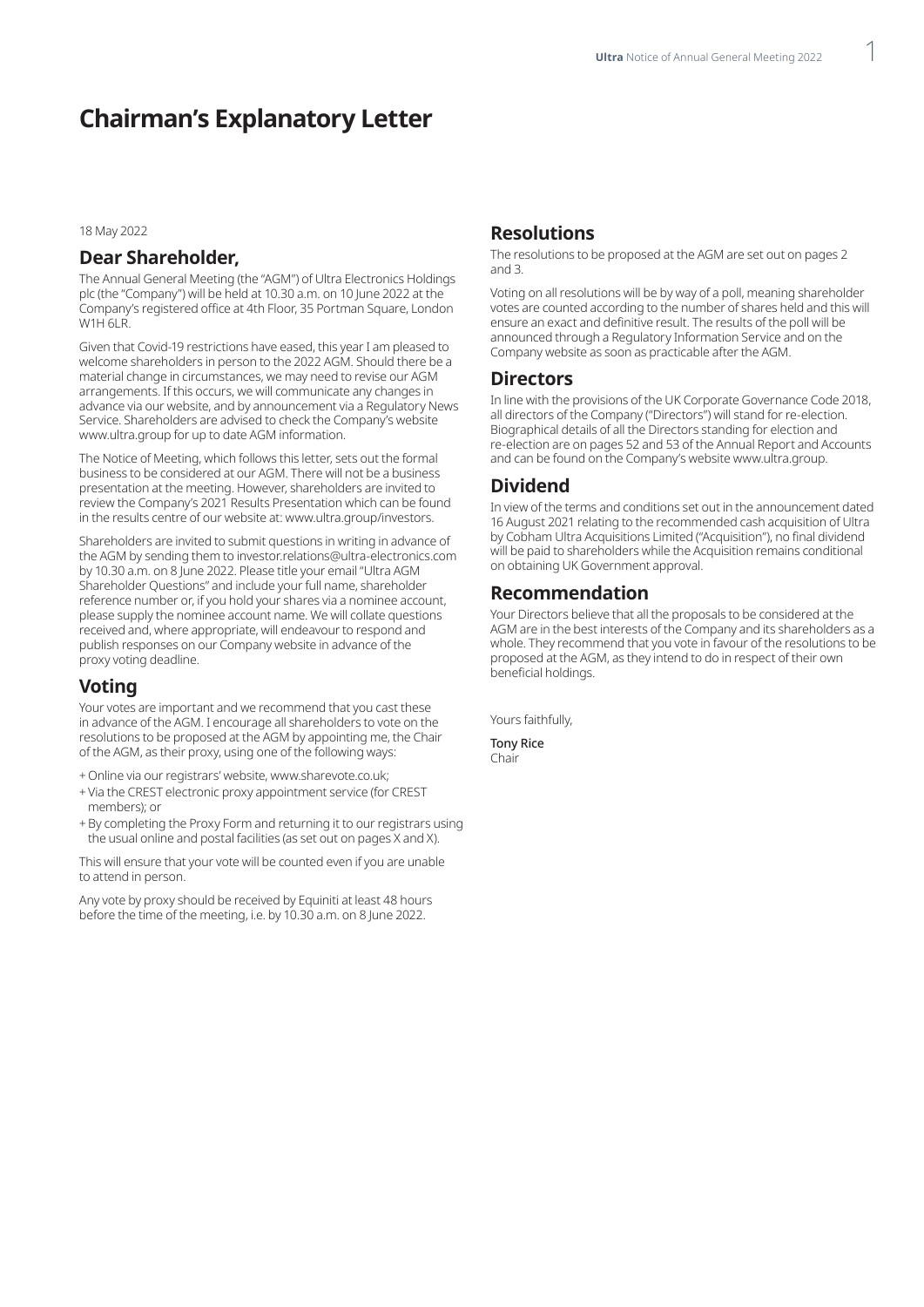## **Notice of Annual General Meeting**

**Notice is hereby given that the Annual General Meeting (the "AGM") of Ultra Electronics Holdings plc (the "Company") will be held at 10.30 a.m. on 10 June 2022 at the Company's registered office: 4th Floor, 35 Portman Square, London W1H 6LR.**

**You will be asked to consider and vote on the resolutions below. Resolutions 1 to 12 (inclusive) will be proposed as ordinary resolutions and resolutions 13 to 16 (inclusive) will be proposed as special resolutions.**

#### **Ordinary resolutions**

For each of these resolutions to be passed, more than 50% of the votes cast by those entitled to vote must be in favour.

#### **Report and Accounts**

#### Resolution 1:

To receive the Company's accounts, the strategic report and reports of the Directors and the auditor for the financial year ended 31 December 2021.

#### **Directors' Remuneration Report**

#### Resolution 2:

To receive and approve the Directors' Remuneration Report (excluding the summary of the Directors' Remuneration Policy) as set out on pages 72 to 85 of the Annual Report and Accounts for the year ended 31 December 2021.

#### **Director Election and Re-Election**

#### Resolution 3:

To re-elect Ms. G. Gopalan as a Director of the Company.

#### Resolution 4:

To re-elect Ms. V. Hull as a Director of the Company.

#### Resolution 5:

To re-elect Lt Gen (Ret) K. W. Hunzeker as a Director of the Company.

#### Resolution 6:

To re-elect Mr. S. Pryce as a Director of the Company.

#### Resolution 7:

To re-elect Mr. W. A. Rice as a Director of the Company.

#### Resolution 8:

To re-elect Mr. M. J. Sclater as a Director of the Company.

#### Resolution 9:

To re-elect Mr. D. J. Shook as a Director of the Company.

#### **Reappointment and Remuneration of Auditors**

#### Resolution 10:

To re-appoint Deloitte LLP as the Company's auditor to hold office from the conclusion of the AGM until the conclusion of the next AGM at which accounts are laid before the Company.

#### Resolution 11:

To authorise the Directors to agree the remuneration of the auditor.

### **Authority to Allot Shares**

#### Resolution 12:

That, in substitution for any equivalent authorities and powers granted to the Directors prior to the passing of this resolution, the Directors be authorised in accordance with section 551 of the Companies Act 2006 (the "Act") to exercise all powers of the Company to allot shares in the Company and to grant rights to subscribe for or convert any security into shares of the Company:

- (a) up to an aggregate nominal amount of £1,195,509.60 (such amount to be reduced by the nominal amount allotted or granted under (b) below in excess of £1,195,509.60); and
- (b) comprising equity securities (as defined in section 560(1) of the Act) up to a nominal amount of £2,391,019.25 (such amount to be reduced by any allotments or grants made under (a) above) in connection with an offer by way of a rights issue:
	- (i) to holders of ordinary shares of £0.05 each in the capital of the Company (the "Ordinary Shares") in proportion (as nearly as may be practicable) to their existing holdings; and
	- (ii) to holders of other equity securities, as required by the rights of those securities or as the Directors otherwise consider necessary,

 and so that the Directors may impose any limits or restrictions and make such exclusions or other arrangements which they consider necessary or appropriate to deal with treasury shares, fractional entitlements, record dates, legal, regulatory or practical problems in, or under the laws of, or the requirements of any relevant regulatory body or stock exchange in, any territory or any other matter,

provided that these authorities (unless previously revoked, varied or extended by the Company in general meeting), shall expire at the conclusion of the next AGM of the Company or on 30 June 2023, whichever is earlier, except that under each authority the Company may at any time before such expiry make an offer or enter into an agreement which would or might require shares to be allotted or rights to subscribe for or convert securities into shares to be granted after such expiry and the Directors may allot shares or grant rights to subscribe for or convert securities into shares pursuant to such an offer or agreement as if the relevant authority had not expired.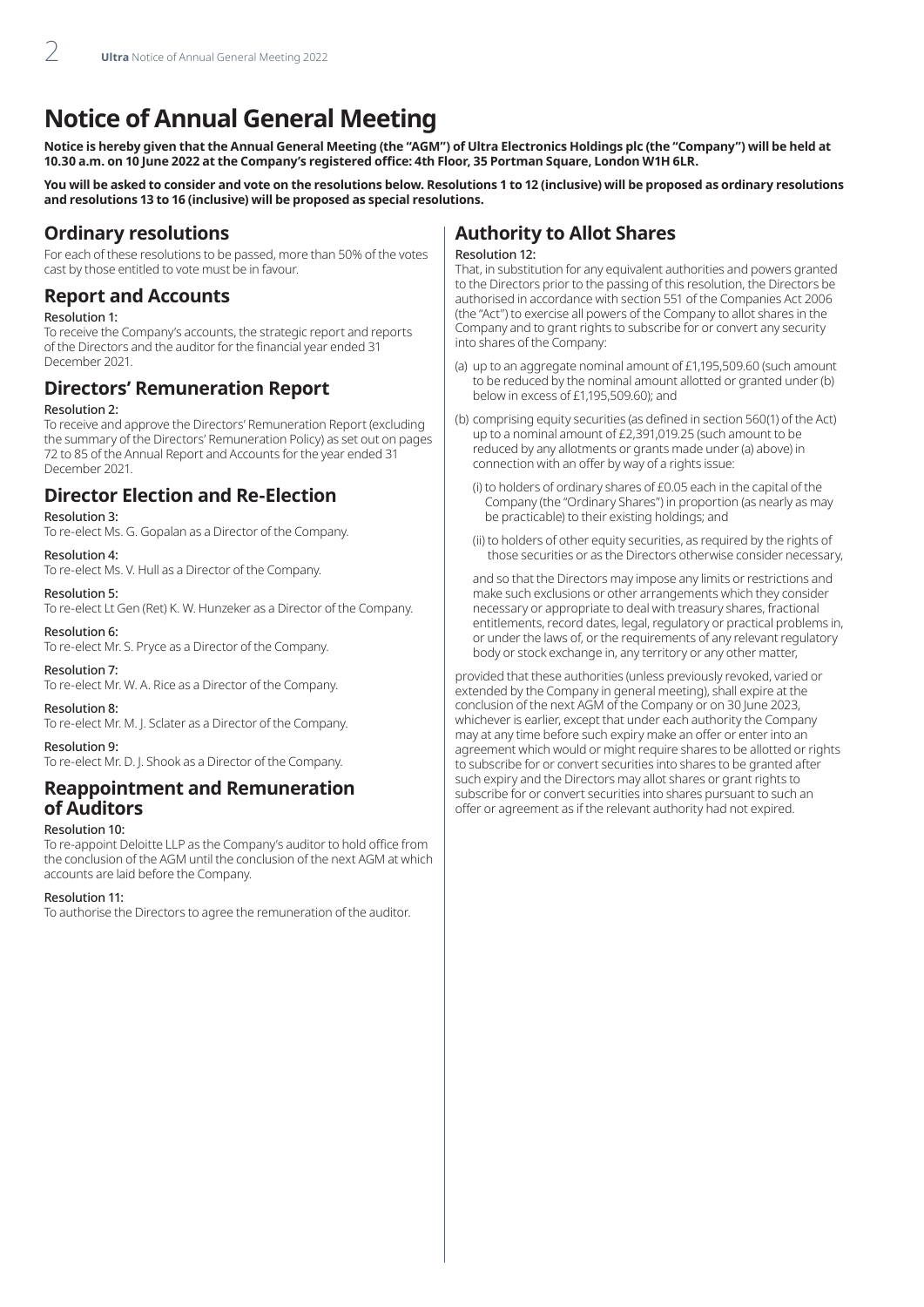#### **Special resolutions**

For each of these resolutions to be passed, not less than 75% of the votes cast by those entitled to vote must be in favour.

#### **Authority to Dis-apply Pre-emption Rights** Resolution 13:

That, if resolution 12 is passed, in substitution for any equivalent authorities and powers granted to the Directors prior to the passing of this resolution, the Directors be given power to allot equity securities (as defined in the Act) for cash under the authority given by that resolution and/or to sell Ordinary Shares held by the Company as treasury shares for cash as if section 561 of the Act did not apply to any such allotment or sale, such power to be limited:

- (a) to the allotment of equity securities and sale of treasury shares in connection with an offer of, or invitation to apply for, equity securities (but in the case of the authority granted under paragraph (b) of resolution 12, by way of a rights issue only):
	- (i) to holders of Ordinary Shares in proportion (as nearly as may be practicable) to their existing holdings; and
	- (ii) to holders of other equity securities, as required by the rights of those securities or as the Directors otherwise considers necessary

 and so that the Directors may impose any limits or restrictions and any arrangements which it considers necessary or appropriate to deal with treasury shares, fractional entitlements, record dates, legal, regulatory or practical problems in, or under the laws of any territory or any other matter; and

(b) in the case of the authority granted under paragraph (a) of resolution 12 and/or in the case of any sale of treasury shares, to the allotment of equity securities or sale of treasury shares (otherwise than under paragraph (a) above) up to a nominal amount of £179,344.35.

such power to apply until the end of the next year's AGM of the Company (or, if earlier, until the close of business on 30 June 2023) but, in each case, during this period the Company may at any time before such expiry make offers, and enter into agreements which would, or might, require equity securities to be allotted (and treasury shares to be sold) after the power ends and the Directors may allot equity securities (and sell treasury shares) under any such offer or agreement as if the power had not ended.

#### **Additional Authority to Dis-apply Preemption Rights**

#### Resolution 14:

That, if resolution 12 is passed, in substitution for any equivalent authorities and powers granted to the Directors prior to the passing of this resolution, the Directors be given the power in addition to any power granted under resolution 13 to allot equity securities (as defined in the Act) for cash under the authority granted under paragraph (a) of resolution 12 and/or to sell Ordinary Shares held by the Company as treasury shares for cash as if section 561 of the Act did not apply to any such allotment or sale, such power to be:

- (a) limited to the allotment of equity securities or sale of treasury shares up to a nominal amount of £179,344.35; and
- (b) used only for the purposes of financing a transaction which the Directors of the Company determines to be an acquisition or other capital investment of a kind contemplated by the Statement of Principles on Disapplying Pre-Emption Rights most recently published by the Pre-Emption Group prior to the date of this Notice or for the purposes of refinancing such a transaction within six months of its taking place,

such power to apply until the end of next year's AGM of the Company (or, if earlier, until the close of business on 30 June 2023) but, in each case, during this period the Company may make offers, and enter into agreements, which would, or might, require equity securities to be allotted (and treasury shares to be sold) after the power ends and the Directors may allot equity securities (and sell treasury shares) under any such offer or agreement as if the power had not ended.

## **Authority to Purchase Own Shares**

#### Resolution 15:

That, the Company be and is hereby generally and unconditionally authorised for the purposes of section 701 of the Act to make one or more market purchases (within the meaning of section 693(4) of the Act) of its Ordinary Shares provided that:

- (a) the maximum aggregate number of Ordinary Shares authorised to be purchased is 7,173,775;
- (b) the minimum price which may be paid for an Ordinary Share is 5p per share (exclusive of expenses);
- (c) the maximum price (exclusive of expenses) which may be paid for an Ordinary Share shall be the higher of:
	- (i) an amount equal to 105% of the average market value of an Ordinary Share as derived from the London Stock Exchange Daily Official List for the five business days immediately preceding the day on which the Ordinary Share is contracted to be purchased; and
	- (ii) the higher of the price of the last independent trade and the highest current independent purchase bid on the London Stock Exchange Daily Official List at the time the purchase is carried out; and
- (d) this authority (unless previously revoked, varied or extended by the Company in general meeting), shall expire at the conclusion of the next AGM of the Company or on 30 June 2023, whichever is earlier, except that the Company may at any time before such expiry enter into any contract for the purchase of Ordinary Shares which would or might be completed wholly or partly after the expiry of this authority and the Company may purchase Ordinary Shares pursuant to such a contract as if this authority had not expired.

#### **Notice of General Meetings**

#### Resolution 16:

That a General Meeting, other than an Annual General Meeting, may be called on not less than 14 clear days' notice.

By order of the Board

#### **Louise Ruppel**

General Counsel and Company Secretary

18 May 2022

Registered Office: 35 Portman Square, London W1H 6LR

Registered Number: 2830397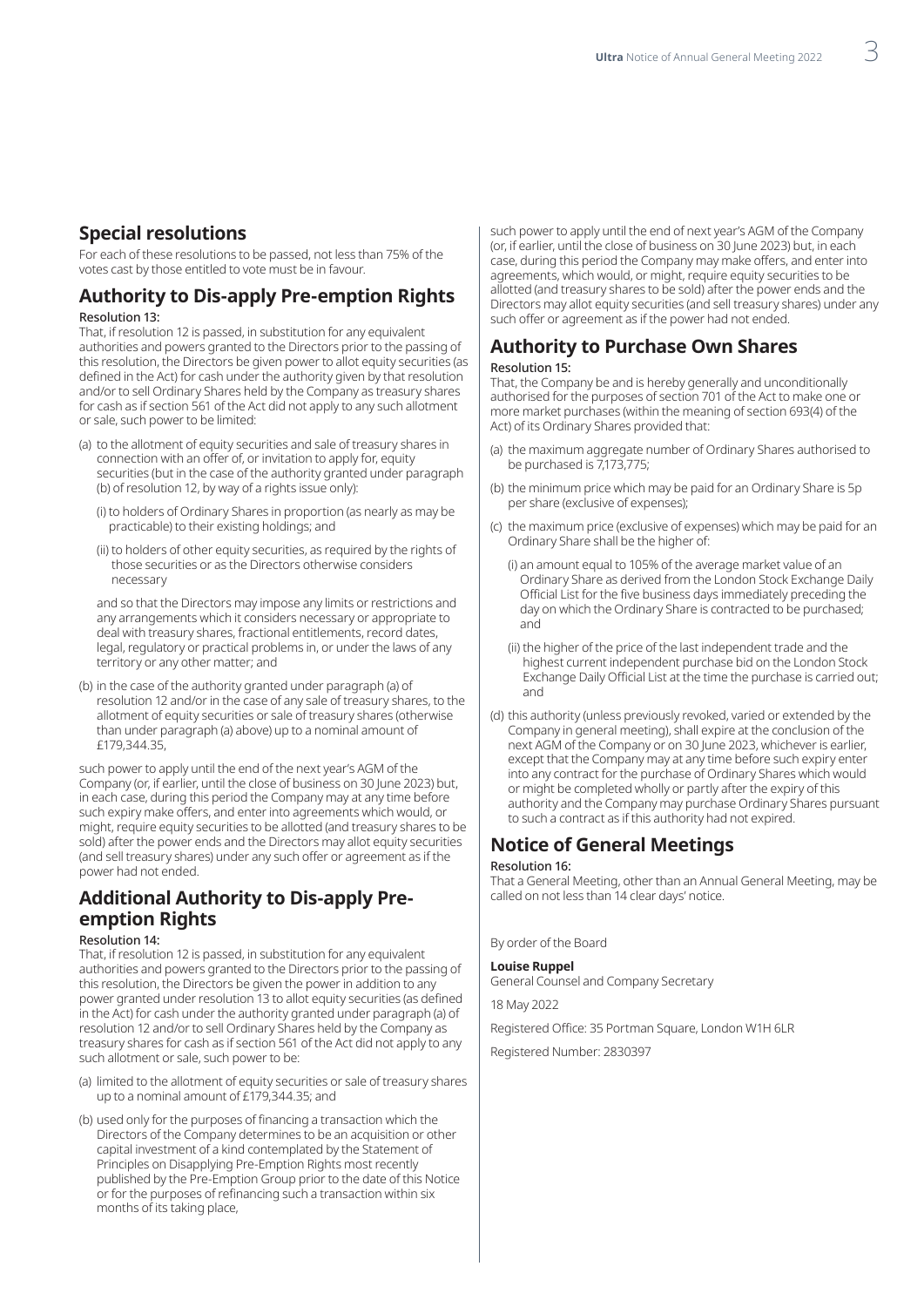## **Notes to the Resolutions**

The Directors consider that all the resolutions to be put to the meeting are in the best interests of the Company and its shareholders as a whole. The Board unanimously recommends that you vote in favour of all the resolutions.

#### **ORDINARY RESOLUTIONS**

#### Resolution 1 – Annual Report and Accounts:

Shareholders are required to receive the Company's Annual Report and Accounts for the financial year ended 31 December 2021. These include the accounts of the Company, together with the strategic report and the reports of the Directors and the auditor. This is a standard resolution at company annual general meetings.

#### Resolution 2 – Directors' Remuneration Report:

This Resolution is to seek shareholder approval of the Directors' Remuneration Report for the year ended 31 December 2021 as set out on pages 72 to 85 of the Annual Report and Accounts 2021 (excluding the summary of the Directors' Remuneration Policy).

The vote on the Directors' Remuneration Report is an advisory vote and therefore any individual's entitlement to remuneration is not conditional on the resolution being passed.

The Directors' Remuneration Policy was approved by shareholders at our 2020 AGM. A summary is set out in the Directors' Remuneration Report for reference only. The Company has applied the Directors' Remuneration Policy since its approval and will continue to apply it for the coming year.

#### Resolutions 3 to 9 – Re-election of Directors:

Biographical details of all the Directors standing for election and re-election are on pages 52 and 53 of the Annual Report and Accounts and can be found on the Company's website www.ultra.group.

The Company's Articles of Association require any Director who has not been appointed or re-appointed at either of the two previous annual general meetings of the Company to retire, and for one third of the Directors to retire by rotation each year. However, in the interests of good corporate governance, each year the Directors will all retire voluntarily and those wishing to continue on the Board will offer themselves for re-election by shareholders. This practice complies with the recommendations of the UK Corporate Governance Code. The Board has reviewed the independence of its Non-Executive Directors and has determined that each of the Directors offering themselves for re-election remain independent of management and has sufficient time to fulfil their duties.

Geeta Gopalan, Victoria Hull, Ken Hunzeker, Simon Pryce, Tony Rice, Jos Sclater and Daniel Shook will all stand for re-election.

At our 2021 AGM 22.3% of investors voted against the re-election of Tony Rice, Chair and Chair of the Nomination Committee, due to the Ultra Board comprising 25% women (vs the 33% Hampton-Alexander target). Ultra fully supports the recommendations of the Hampton-Alexander review and is committed to working towards achieving the Hampton-Alexander gender target as we continue to refresh the Board, as discussed with shareholders in H1 2021.

Although a search for at least one further Non-Executive Director commenced in 2021, this was paused once the offer for Ultra was announced. As a result of the offer for the Company, no further engagement has taken place with investors on this matter. Should the acquisition not proceed, the search will be re-commenced.

| <b>Director</b>                                                                                                                            | Skills and contribution to the Company                                                                                                                                                                                                                                                                                                                                                                                                |
|--------------------------------------------------------------------------------------------------------------------------------------------|---------------------------------------------------------------------------------------------------------------------------------------------------------------------------------------------------------------------------------------------------------------------------------------------------------------------------------------------------------------------------------------------------------------------------------------|
| Geeta Gopalan                                                                                                                              | Geeta has wide-ranging experience and knowledge of the financial services sector particularly in digital innovation,                                                                                                                                                                                                                                                                                                                  |
| Independent Non-Executive                                                                                                                  | payments, retail and commercial banking. She has experience coaching and mentoring as well as in-depth                                                                                                                                                                                                                                                                                                                                |
| Director                                                                                                                                   | knowledge of the digital economy, mobile and internet spaces. The Board recommends that shareholders vote                                                                                                                                                                                                                                                                                                                             |
| Appointed: 28 April 2017                                                                                                                   | in favour of the re-election of Geeta Gopalan to the Board.                                                                                                                                                                                                                                                                                                                                                                           |
| Victoria Hull                                                                                                                              | Victoria has considerable international and domestic experience of legal, commercial and governance matters,                                                                                                                                                                                                                                                                                                                          |
| Senior Independent                                                                                                                         | including extensive Mergers & Acquisitions experience, having worked in global and domestic companies                                                                                                                                                                                                                                                                                                                                 |
| Non-Executive Director                                                                                                                     | operating at an Executive Committee or Board level. The Board recommends that shareholders vote in favour of                                                                                                                                                                                                                                                                                                                          |
| Appointed: 28 April 2017                                                                                                                   | the re-election of Victoria Hull to the Board.                                                                                                                                                                                                                                                                                                                                                                                        |
| Kenneth Hunzeker<br>Independent Non-Executive<br>Director<br>Appointed: 1 July 2020                                                        | Kenneth has extensive military and defence experience, having retired from the US Army in 2010 following 35 years'<br>service. He also brings a wealth of experience in the Information Technology and Network Communication sectors.<br>The Board recommends that shareholders vote in favour of the election of Kenneth Hunzeker to the Board.                                                                                      |
| <b>Simon Pryce</b><br>Chief Executive Officer<br>Appointed: 18 June 2018                                                                   | Simon Pryce has significant experience of strategic and portfolio management to the Board with a focus on<br>operational performance, financial discipline and cash generation from his extensive background in international<br>automotive and engineering sectors and senior leadership in multinational listed companies. The Board<br>recommends that shareholders vote in favour of the re-election of Simon Pryce to the Board. |
| William Anthony (Tony) Rice<br>Independent<br>Non-Executive Chair<br>Appointed: 18 December 2018<br>Appointed as Chair:<br>28 January 2019 | Tony Rice brings to the Board an extensive knowledge of senior business management in aeronautical and<br>electronics engineering sectors across the globe along with a wide range of experience in senior Non-Executive<br>roles in UK listed companies. The Board recommends that shareholders vote in favour of the re-election of Tony<br>Rice to the Board.                                                                      |
| Mark Josceline (Jos) Sclater                                                                                                               | Jos has over 20 years' experience in industrial and engineering multi-national companies and brings a wealth                                                                                                                                                                                                                                                                                                                          |
| <b>Chief Financial Officer</b>                                                                                                             | experience in finance, strategic planning, transformation, M&A and driving operational and commercial                                                                                                                                                                                                                                                                                                                                 |
| Appointed: 9 December 2019                                                                                                                 | performance. The Board recommends that shareholders vote in favour of the re-election of Jos Sclater to the Board.                                                                                                                                                                                                                                                                                                                    |
| Daniel Shook                                                                                                                               | Daniel is currently CFO of IMI plc. He has a strong track record in global R&D focused, industrial companies and                                                                                                                                                                                                                                                                                                                      |
| Independent                                                                                                                                | brings relevant experience of highly-engineered products serving a range of end markets, and cyclical businesses.                                                                                                                                                                                                                                                                                                                     |
| Non-Executive Director                                                                                                                     | He is a US national based in the UK, bringing geographical diversity in addition to his breadth of skills and industry                                                                                                                                                                                                                                                                                                                |
| Appointed: 1 September 2019                                                                                                                | knowledge. The Board recommends that shareholders vote in favour of the re-election of Daniel Shook to the Board.                                                                                                                                                                                                                                                                                                                     |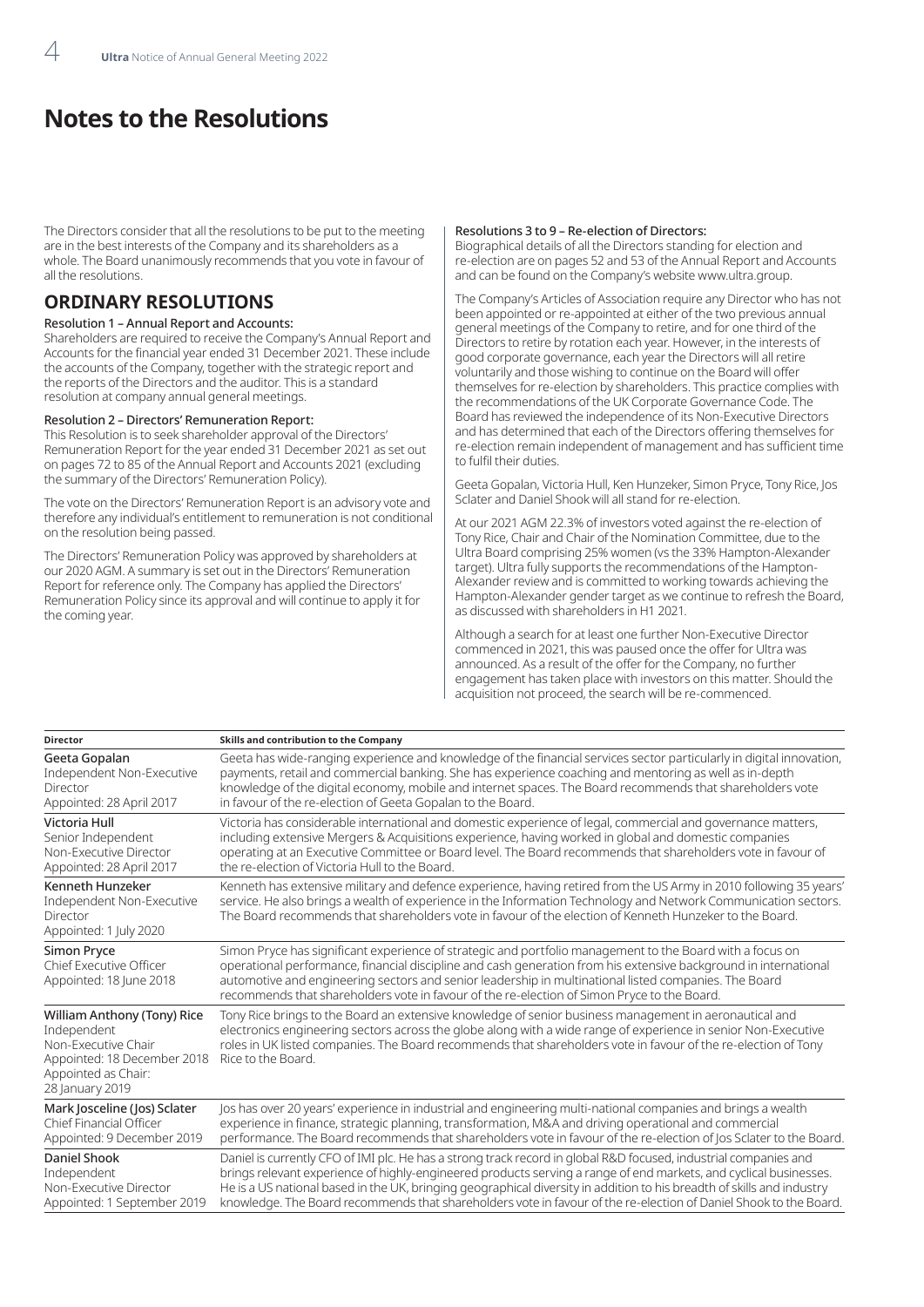#### Resolutions 10 and 11 – Reappointment and Remuneration of Auditors:

The Company is required to appoint an auditor at every general meeting at which accounts are presented to shareholders to serve until the next such meeting. The current appointment of Deloitte LLP as the Company's auditor will end at the conclusion of the AGM. Deloitte LLP has advised its willingness to stand for re-appointment and the Board recommends that Deloitte LLP be re-appointed.

It is normal practice for the Company's Directors to be authorised to agree how much the auditor should be paid and Resolution 11 grants this authority to the Directors.

#### Resolution 12 – Directors' Authority to Allot Shares:

Paragraph (a) of this resolution, if passed, would give the Directors authority to allot Ordinary Shares or grant rights to subscribe for or convert any securities to Ordinary Shares in the capital of the Company up to an aggregate nominal amount of £1,195,509.60 (representing 23,910,192 Ordinary Shares of 5p each) being approximately one third of the issued ordinary share capital of the Company as at 6 May 2022, being the latest practicable date before publication of this Notice.

In line with guidance issued by The Investment Association, paragraph (b) of this resolution would give the Directors the authority to allot shares or grant rights to subscribe for or convert any securities into shares in connection with a rights issue in favour of Ordinary Shareholders up to an aggregate nominal amount equal to £2,391,019.25 (representing 47,820,385 Ordinary Shares of 5p each), as reduced by the nominal amount of any shares issued under paragraph (a) of this resolution. This amount (before any reduction) represents approximately two thirds of the issued ordinary share capital of the Company as at 6 May 2022, being the latest practicable date prior to the publication of this Notice.

There is no present intention to exercise the authorities sought under this resolution, except to fulfil the Company's obligations under its executive and employee share plans. The authorities will expire at the conclusion of the next AGM or 30 June 2023, whichever is earlier. Should any decision be made by the Board to allot shares under the authorities sought under this resolution, it would be the intention of the Directors to follow the guidance issued by The Investment Association.

The Company does not hold any shares in treasury. As at 6 May 2022, being the latest practicable date prior to the publication of this Notice, the Company's issued share capital consisted of 71,737,752 Ordinary Shares, carrying one vote each. Therefore, the total voting rights in the Company as at 6 May 2022 were 71,737,752.

#### **SPECIAL RESOLUTIONS**

Resolutions 13 and 14 – Disapplication of Pre-Emption Rights: Resolutions 13 and 14 would give the Directors the power to allot shares (or sell any shares which the Company holds in treasury) for cash without first offering them to existing shareholders in proportion to their existing shareholdings.

The power set out in resolution 13 would be, similar to previous years, limited to:

- (a) allotments or sales in connection with pre-emptive offers and offers to holders of other equity securities if required by the rights of those shares, or as the Board otherwise considers necessary, or
- (b) otherwise up to an aggregate nominal amount of £179,344.35 (representing 3,586,887 Ordinary Shares of 5p each). This aggregate nominal amount represents approximately 5% of the issued ordinary share capital of the Company as at 6 May 2022, the latest practicable date prior to publication of this Notice.

In respect of the power under resolution 13 (b), the Directors confirm their intention to follow the provisions of the Pre-Emption Group's Statement of Principles regarding cumulative usage of authorities within a rolling 3-year period which provides that any issue on a non pre-emptive basis in excess of 7.5% of the issued ordinary share capital of the Company should not take place without prior consultation with shareholders.

Resolution 14 is intended to give the Company flexibility to make non pre-emptive issues of shares in connection with acquisitions and other capital investments as contemplated by the Pre-Emption Group's Statement of Principles. The power under resolution 14 is in addition to that proposed by resolution 13 and would be limited to allotments or sales of up to an aggregate nominal amount of £179,344.35 (representing 3,586,887 Ordinary Shares of 5p each). This aggregate nominal amount represents an additional 5% of the issued ordinary share capital of the Company as at 6 May 2022, the latest practicable date prior to publication of this Notice. The powers under resolutions 13 and 14 will expire at the earlier of 30 June 2023 and the conclusion of the AGM of the Company held in 2023.

#### Resolution 15 – Purchase of own shares:

This resolution authorises the Directors to purchase, through market purchases on the London Stock Exchange, up to a total of 7,173,775 of the Company's Ordinary Shares, representing approximately 10% of the issued share capital of the Company as at 6 May 2022, being the latest practicable date before the publication of this Notice. The maximum price which may be paid on any exercise of the authority will be the higher of (i) 105% of the average market value of the Company's Ordinary Shares, as derived from the London Stock Exchange Daily Official List, for the five business days immediately preceding the day on which the Ordinary Share is contracted to be purchased; and (ii) the higher of the price of the last independent trade and the highest current independent bid on the London Stock Exchange Daily Official List at the time the purchase is carried out. The minimum price, exclusive of expenses, to be paid on the exercise of the authority would be 5p, being the nominal value of an Ordinary Share.

Shares purchased under this authority may be held by the Company as treasury shares, within the limits allowed by law, or may be cancelled. Purchases by the Company of its own shares could result in higher earnings per share for those shareholders who retain their shares in the Company. Purchases of shares will only be made in this way after considering the effect on earnings per share and the best interests of the shareholders generally, and after taking account of other investment opportunities, the level of borrowings and the Group's overall financial position.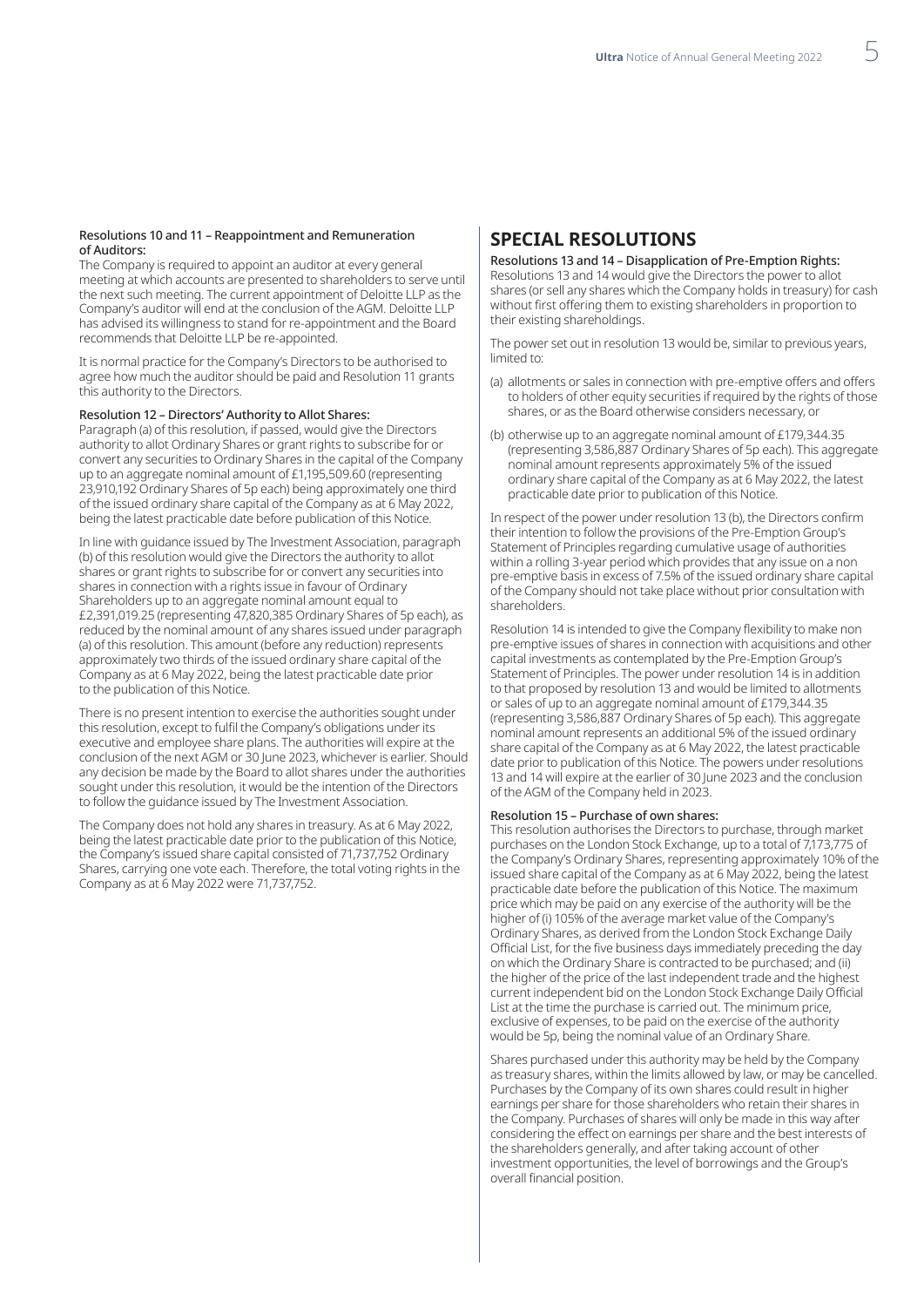#### **Notes to the Resolutions**

continued

There are a number of reasons why the Directors may, in the future, consider a buy-back of shares to be in the best interests of the Company and of its shareholders generally. These may include where the Directors: (i) expect that such a buy-back would result in an increase in earnings per share; (ii) consider that the Company has excess cash; and/or (iii) determine that it is appropriate to increase the Company's gearing or its share liquidity. The Directors therefore consider it prudent for the Company to have the flexibility to effect market purchases of its own shares in the future. While there is no present intention to exercise the authorities sought under resolution 15, this resolution provides the Company with that flexibility. However, the Directors will exercise these authorities only if they consider that to do so would be in the best interests of the Company, and of its shareholders, and (among other things) expect such purchases to result in an increase in earnings per share. The authorities sought by this resolution will expire at the conclusion of the next AGM or 30 June 2023, whichever is earlier.

As at 6 May 2022, being the latest practicable date before publication of this Notice, there were outstanding options under the Company's discretionary share incentive plans and employee share saving schemes in respect of 1,425,840 Ordinary Shares, representing approximately 1.99% of the Company's issued ordinary share capital (there were no treasury shares). In the event that the existing authority given at the Company's 2021 AGM were to be exercised in full and all 7,173,775 Ordinary Shares are purchased in accordance with resolution 15, the number of outstanding share options will represent 2.21% of the issued share capital (assuming no further shares are allotted).

#### Resolution 16 – Notice of Meetings other than Annual General Meetings:

This resolution authorises a reduction in the minimum notice period for general meetings, other than annual general meetings. Whilst the Company's Articles of Association already provide for a minimum notice period of 14 days for general meetings, the Act (as amended by the EU Shareholder Rights Directive) requires that the Company requests shareholders to authorise this minimum notice period at every AGM in order to be able to take advantage of this provision. The approval will be effective until the Company's next AGM, at which it is intended a similar resolution will be proposed. The Directors' intention is to only call general meetings on less than 21 days' notice where such shorter notice period would, in the Directors' opinion be in the interests of shareholders as a whole and noting also the recommendations of the UK Corporate Governance Code with which the Company would intend to comply. Shareholders should note that if the Company calls a general meeting on less than 21 clear days' notice, the Company will provide a means for all shareholders to vote electronically at that meeting.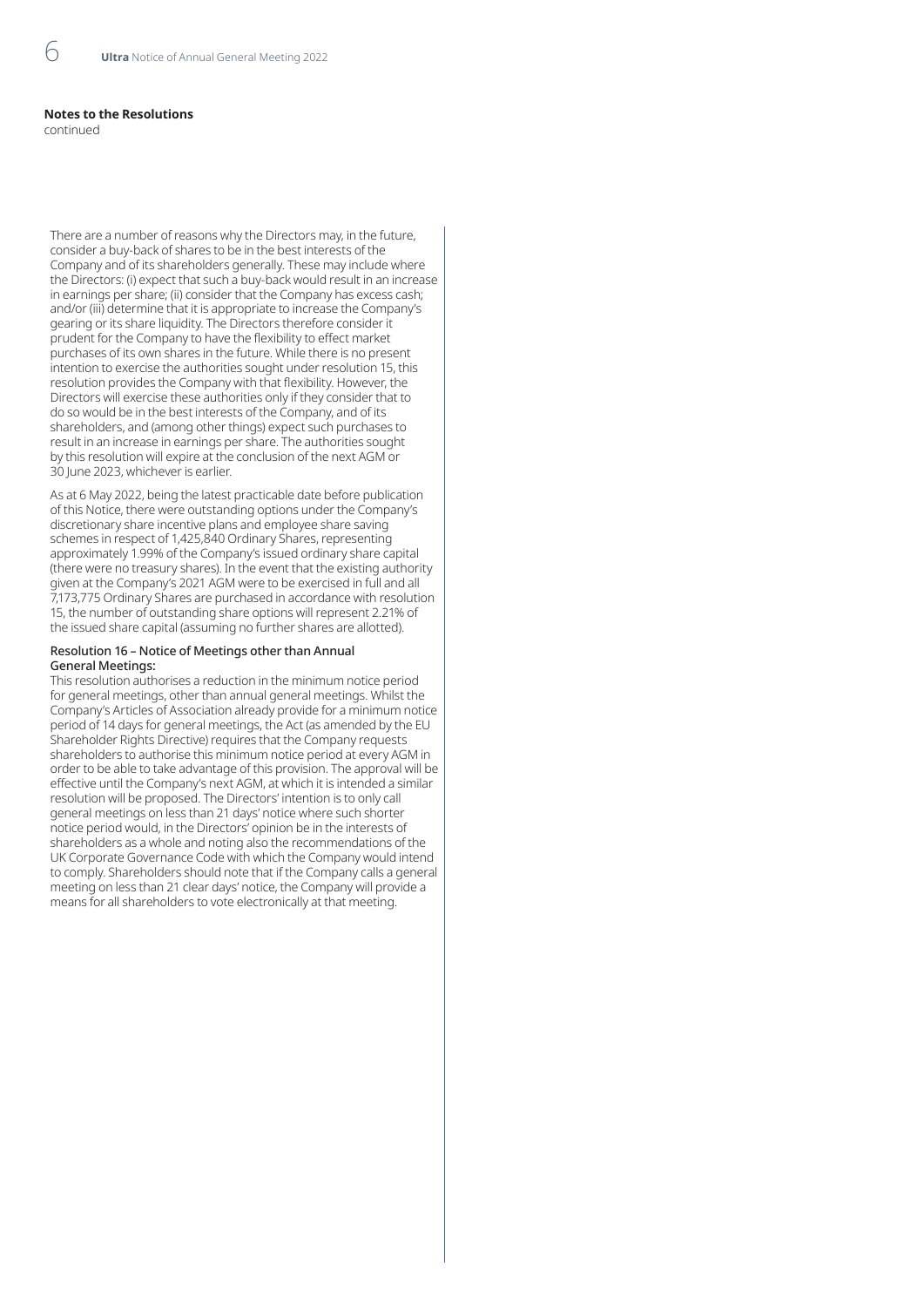### **Notes to the Notice of Annual General Meeting**

- **1.** Only those members entered in the register of members of the Company as at 6.30 p.m. on 8 June 2022 (or if the AGM is adjourned 48 hours before the time fixed for the adjourned AGM) shall be entitled to attend and vote at the above meeting. In each case changes to entries in the register of members after such time shall be disregarded in determining the rights of any person to attend and vote at the AGM.
- **2.** A Form of Proxy which may be used to make such appointment is enclosed. Owing to the exceptional restrictions on physical attendance at this year's AGM, shareholders are strongly encouraged to appoint the Chairman of the meeting as their proxy. Appointment of any other person is likely to result in their votes not being cast as third-party proxies will likely be denied entry to the AGM under current government guidelines. Shareholders are entitled to appoint a proxy to exercise all or any of their rights to attend, speak and vote on their behalf at the meeting. A shareholder may appoint more than one proxy in relation to the AGM provided that each proxy is appointed to exercise the rights attached to a different share or shares held by that shareholder. A proxy need not be a member of the Company.
- **3.** To be valid, the Form of Proxy and any authority under which it was executed (or a notarially certified copy of such authority) must be deposited with the Company's Registrars Equiniti, at Aspect House, Spencer Road, Lancing, West Sussex BN99 6DA by 10.30 a.m. on 8 June 2022. Members who prefer to register the appointment of their proxy electronically via the internet can do so through Equiniti's website at www.sharevote.co.uk where full instructions on the procedure are given. The Voting ID, Task ID and shareholder reference number printed on the Form of Proxy will be required in order to use this electronic proxy appointment system. Alternatively, members who have already registered with Equiniti's on-line portfolio service, Shareview, can appoint their proxy electronically by logging on to their portfolio at www.shareview.co.uk using your usual user ID and password. Once logged in simply click "View" on the "My Investments" page, click on the link to vote then follow the on-screen instructions. To be valid, a proxy appointment made electronically must be sent to the electronic address specified by 10.30 a.m. on 8 June 2022.
- **4.** CREST members who wish to appoint a proxy or proxies through the CREST electronic proxy appointment service may do so for the AGM to be held on 10 June 2022 and any adjournment(s) thereof by using the procedures described in the CREST Manual (available at https:// my.euroclear.com/euilegal.html). CREST Personal Members or other CREST sponsored members, and those CREST members who have appointed a voting service provider(s), should refer to their CREST sponsor or voting service provider(s), who will be able to take the appropriate action on their behalf. In order for a proxy appointment or instruction made using the CREST service to be valid, the appropriate CREST message (a CREST Proxy Instruction) must be properly authenticated in accordance with Euroclear UK & Ireland Limited's ("EUI") specifications and must contain the information

required for such instructions, as described in the CREST Manual. The message, regardless of whether it constitutes the appointment of a proxy or to an amendment to the instruction given to a previously appointed proxy must, in order to be valid, be transmitted so as to be received by the issuer's agent (ID RA19) by 10.30 a.m. on 8 June 2022. For this purpose, the time of receipt will be taken to be the time (as determined by the timestamp applied to the message by the CREST Applications Host) from which the issuer's agent is able to retrieve the message by enquiry to CREST in the manner prescribed by CREST. After this time any change of instructions to proxies appointed through CREST should be communicated to the appointee through other means. CREST members and, where applicable, their CREST sponsors or voting service providers should note that EUI does not make available special procedures in CREST for any particular messages. Normal system timings and limitations will therefore apply in relation to the input of CREST Proxy Instructions. It is the responsibility of the CREST member concerned to take (or, if the CREST member is a CREST personal member or sponsored member or has appointed a voting service provider(s), to procure that his CREST sponsor or voting service provider(s) take(s)) such action as shall be necessary to ensure that a message is transmitted by means of the CREST system by any particular time. In this connection, CREST members and, where applicable, their CREST sponsors or voting service providers are referred, in particular, to those sections of the CREST Manual concerning practical limitations of the CREST system and timings. The Company may treat as invalid a CREST Proxy Instruction in the circumstances set out in Regulation 35(5)(a) of the Uncertificated Securities Regulations 2001 (as amended).

- **5.** In the case of joint holders of shares, the vote of the first named in the register of members who tenders a vote, whether in person or by proxy, shall be accepted to the exclusion of the votes of the other joint holders.
- **6.** The Directors' service contracts, the Non-Executive Directors' letters of appointment and the Company's Articles of Association will be available for inspection during normal business hours on any weekday (Saturday, Sunday or public holidays excluded) at the registered office of the Company from the date of this Notice until the completion of the AGM and at the place of the meeting for at least 15 minutes prior to and during the meeting.
- **7.** If you are a person who has been nominated by a member to enjoy information rights in accordance with section 146 of the Act, Notes 3 to 5 above do not apply to you (as the rights described in those Notes can only be exercised by members of the Company) but you may have a right, under an agreement between you and the member by whom you were nominated, to be appointed, or to have someone else appointed, as a proxy for the AGM. If you have no such right or do not wish to exercise it, you may, under any such agreement, have a right under such an agreement to give instructions to the member as to the exercise of voting rights.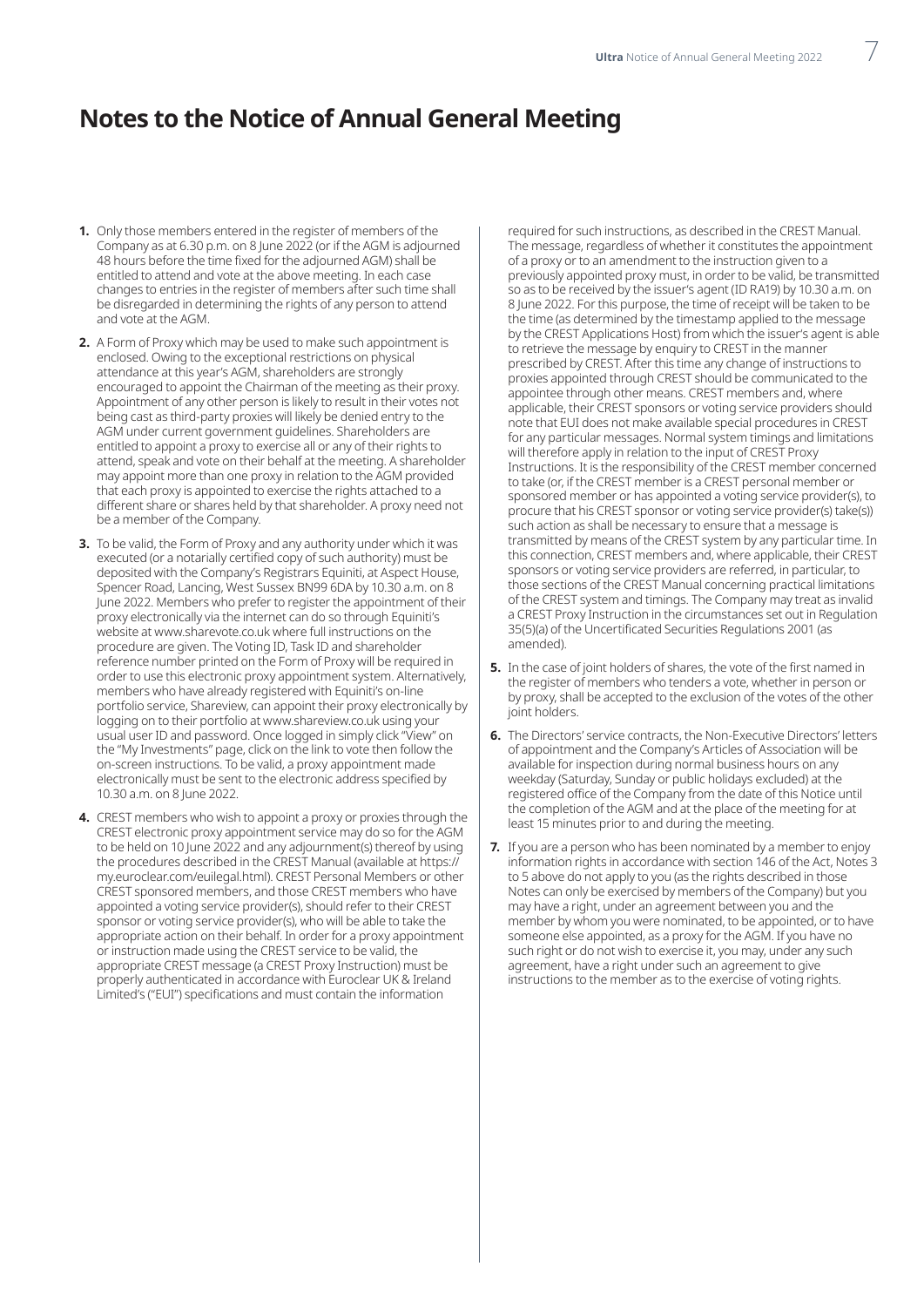#### **Notes to the Notice of Annual General Meeting** continued

**8.** As at 6 May 2022 (being the latest practicable date before publication of this Notice) the Company's issued share capital consisted of 71,735,131 Ordinary Shares, carrying one vote each. No shares were held in treasury. Therefore, the total voting rights in the Company as at 6 May 2022 were 71,735,131.

- **9.** This Notice, and other information required by section 311A of the Act, can be found at the Investors' section of the Company's website (ultra.group).
- **10.**Members attending the AGM have the right to ask, and, subject to the provisions of the Act, the Company must cause to be answered, any questions relating to the business being dealt with at the AGM. Given the current exceptional restrictions around attendance at meeting, the Board is inviting shareholders to submit questions for the Board to consider in advance of the meeting. Please email questions to investor.relations@ultra-electronics.com. The Board requests that any questions be submitted by 10.30 a.m. on 8 June 2022.
- **11.**Members satisfying the thresholds in section 527 of the Act have the right to require the Company to publish on a website a statement setting out any matter relating to:
	- (a) the audit of the Company's accounts (including the Auditor's Report and the Conduct of the Audit) that are to be laid before the AGM; or
	- (b) any circumstance connected with an auditor of the Company ceasing to hold office since the previous meeting at which annual accounts and reports were laid in accordance with section 437 of the Act. The Company may not require the members requesting any such website publication to pay its expenses in complying with sections 527 or 528 of the Act. Where the Company is required to place a statement on a website under section 527 of the Act, it must forward the statement to the Company's auditor not later than the time when it makes the statement available on the website. The business which may be dealt with at the AGM includes any statement that the Company has been required under section 527 of the Act to publish on a website.
- **12.**You may not use any electronic address provided either in this Notice or any related documents (including the Form of Proxy) to communicate with the Company for any purpose other than those expressly stated.